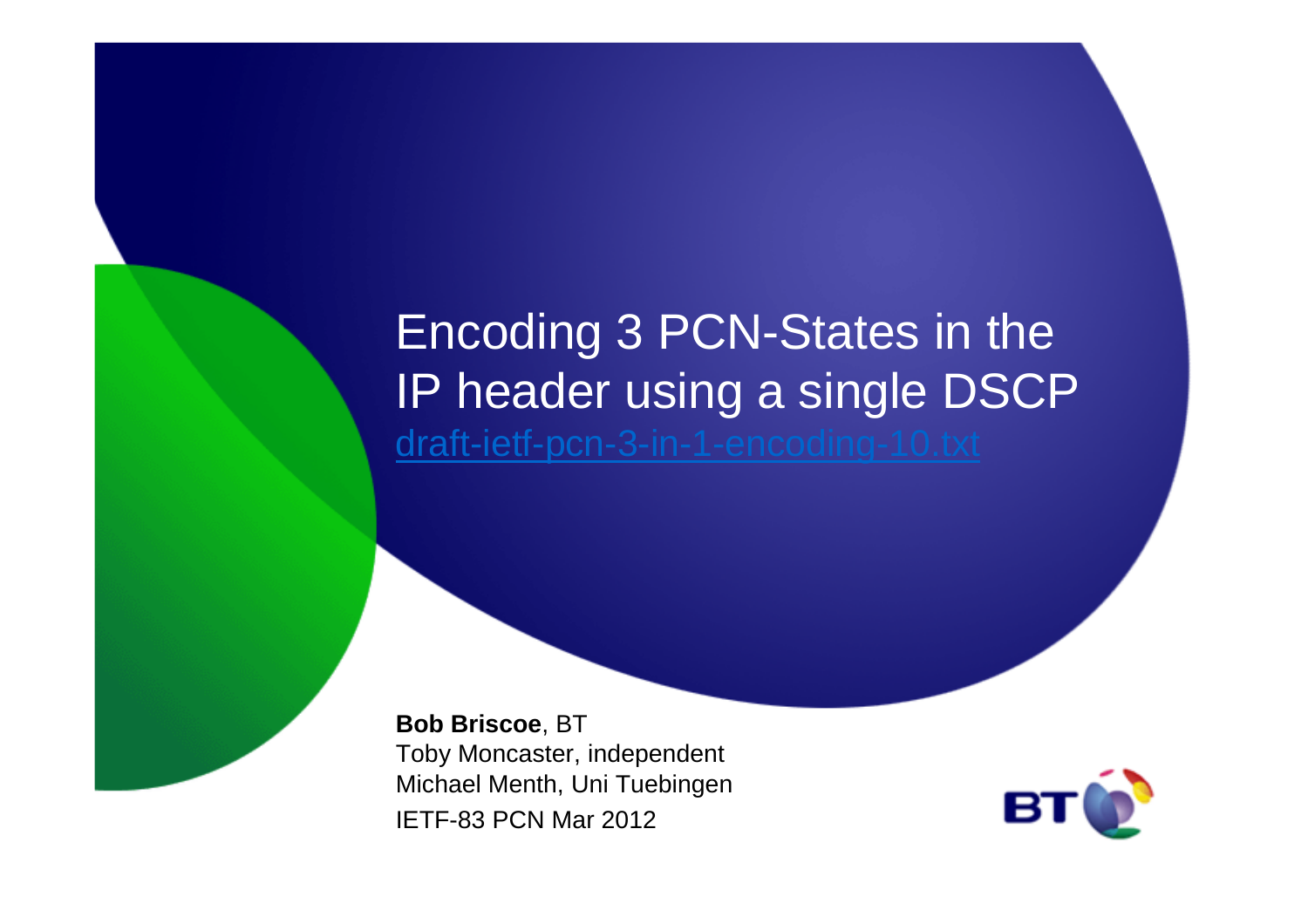#### status

- Encoding 3 PCN-States in the IP header using a single DSCP
	- IESG cleared: draft-ietf-pcn-3-in-1-encoding-10.txt
	- **intended status:** proposed standard (obsoletes RFC5696)
	- exec summary: **exec summary:** changes requested by IESG

applied changes before & after I-D deadlinefinal check with w-g

> **Glossary**  NM = Not Marked $\mathsf{ThM} = \mathsf{Threshold}$  Marked ETM = Excess Traffic Marked

|                          | <b>DSCP</b>  | 00             | 10        | 01         | 11         |
|--------------------------|--------------|----------------|-----------|------------|------------|
| <b>Baseline RFC 5696</b> | <b>DSCPn</b> | Not-PCN        | <b>NM</b> | <b>EXP</b> | <b>PM</b>  |
| $3$ -in-1                | <b>DSCPn</b> | <b>Not-PCN</b> | <b>NM</b> | <b>ThM</b> | <b>ETM</b> |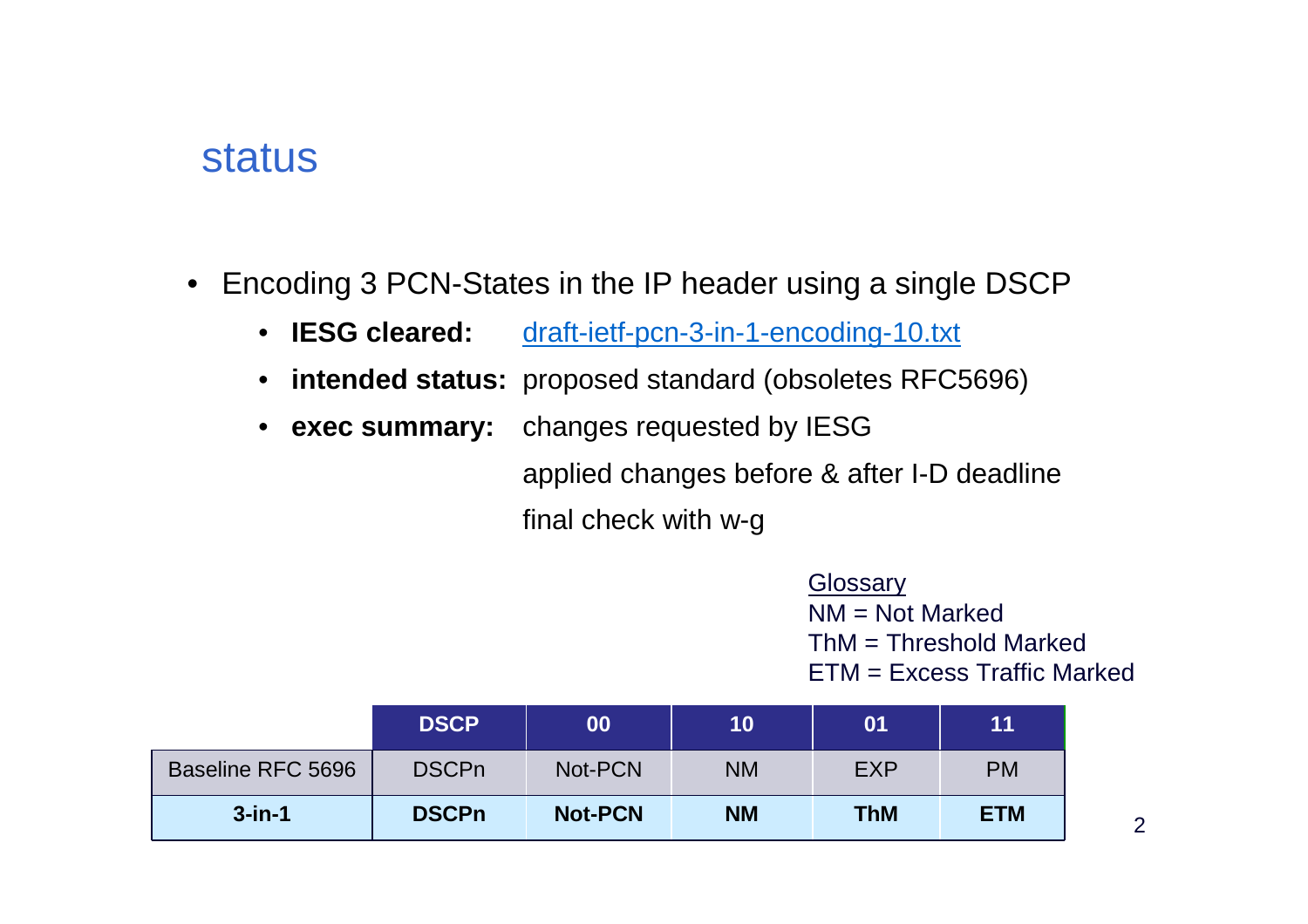## PCN-ingress behaviour

- •moved out of edge-behaviours
- rewritten to match architecture•2. police
- 1. classify
	- – if (filterspec matches an admitted flow)define as PCN-packet
- • extra step
	- – if (PCN-packet && ECT) MUST do one of
		- • tunnel OR layer(Default)
		- •drop CE (NOT RECOMMENDED)
		- •drop (NOT RECOMMENDED)
		- •other RFC4774-compliant action

realised this is non-PCN traffic

- so we ought not to interfere
- but it will confuse PCN-nodes
- and it might be an attackre-mark DSCP:
- effective but benign

DSCP = Diffserv codepoint ECT = ECN-capable transportCE = Congestion experiencedNM = Not marked $grey = TBA$ 

- PCN-flow policing [see \*-edge-behaviour]
	- •rejected flows
	- $\bullet$ packet-rate above flowspec
- if (Not-PCN-packet && PCN-DSCP && ECT) MUST do one of
	- • re-mark to Non-PCN-DSCP(Default DSCP=000000)
	- • tunnel; re-mark outer to Non-PCN-DSCP
	- •drop (NOT RECOMMENDED)
	- •in all cases, SHOULD log, MAY alarm
- 3. color
	- MUST set PCN-DSCP
	- MUST set NM
- 4. rate-meter
	- [see \*-edge-behaviour]